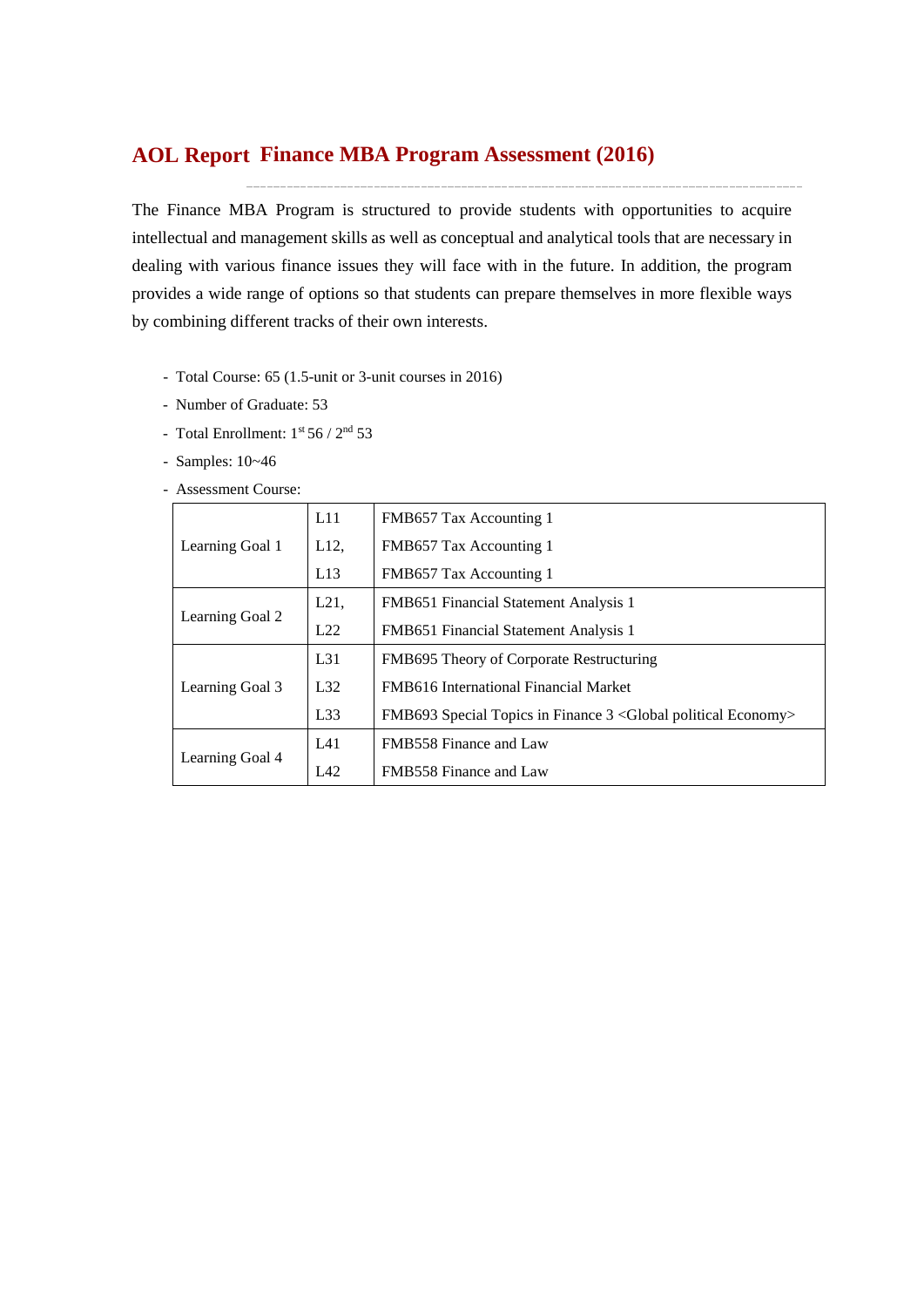### *Outline of assessment*

Overall, the students of the finance MBA program successfully meet expectations. L1, L2, L3, and L4 have the average scores of 2.58, 2.65, 2.27, and 2.14 respectively. All traits except two have the score above 2, which means students achieved really successful learning goals. The highest average score among traits for assessing learning objectives is 2.87 for L21-T1, 'Logic and Organization'. The 2 lowest scored traits are L41-T4 and L41-T5, 'Options Evaluation' and 'Decision and Action'. These traits are scored 1.60 and 1.60 respectively, which is below the criterion. Except these two traits, students have approached the expected level successfully

Among 4 big learning goals, the 'Analytical Thinking' gets the highest average score. All traits for the 'Analytical Thinking' are displaying high score above 2.65. Especially, no one failed to meet the expectation in any trait of this learning goal. On the other hand, students had difficulty in 'Ethically and Socially Conscious Reasoning', especially for 'Options Evaluation' and 'Decision and Action'.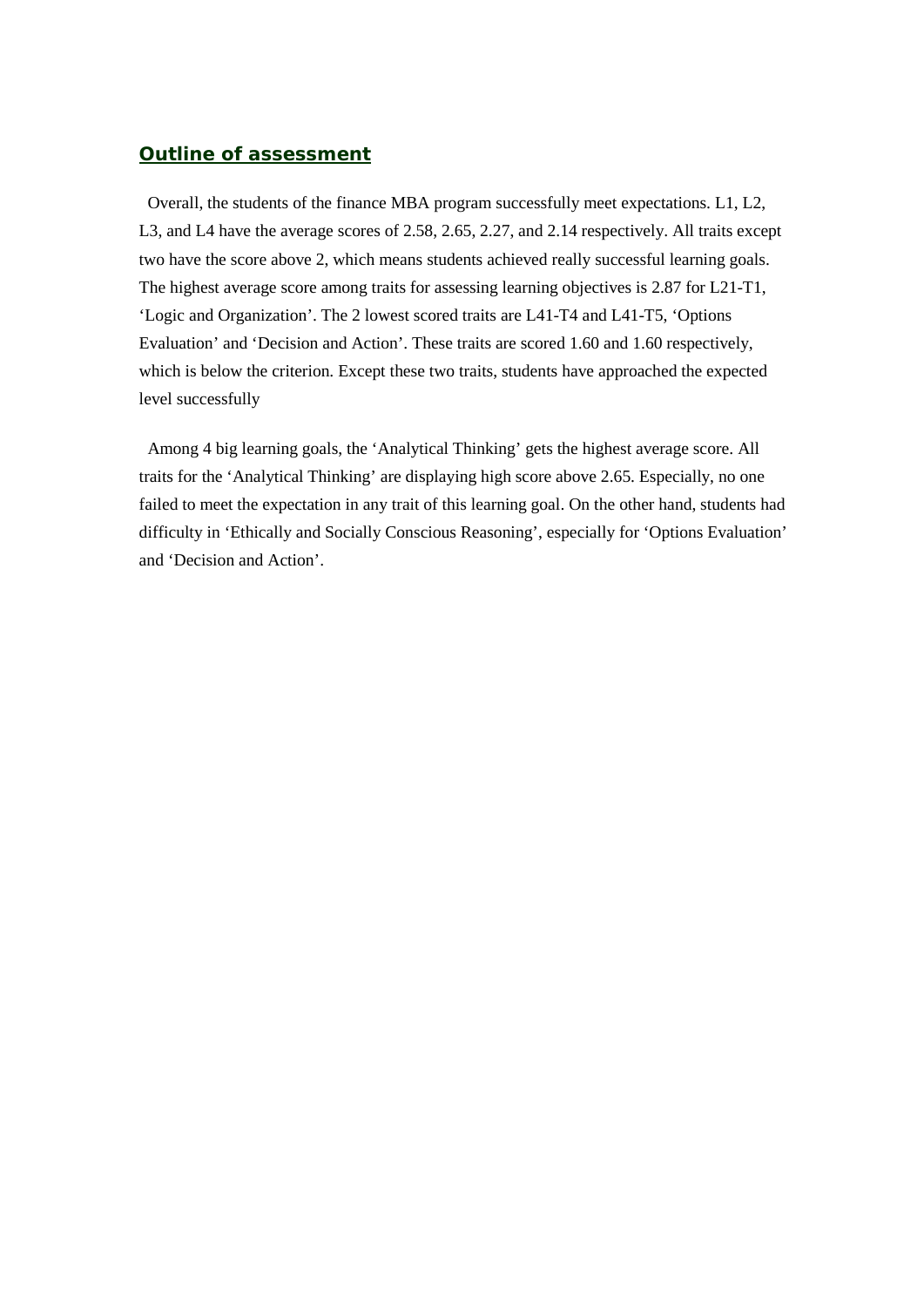## *Overview of assessment*

| Finance-MBA Program Assessment: Learning Goal 1                                                                                                                                                                                                                                                                                                                                                                                                                                                                                                                            |                                                                          |                                                                                                                                         |  |  |  |  |  |  |  |
|----------------------------------------------------------------------------------------------------------------------------------------------------------------------------------------------------------------------------------------------------------------------------------------------------------------------------------------------------------------------------------------------------------------------------------------------------------------------------------------------------------------------------------------------------------------------------|--------------------------------------------------------------------------|-----------------------------------------------------------------------------------------------------------------------------------------|--|--|--|--|--|--|--|
| Our graduates will be effective communicators.                                                                                                                                                                                                                                                                                                                                                                                                                                                                                                                             |                                                                          |                                                                                                                                         |  |  |  |  |  |  |  |
| <b>Learning Objective</b>                                                                                                                                                                                                                                                                                                                                                                                                                                                                                                                                                  | <b>Sample</b>                                                            | <b>Methods</b>                                                                                                                          |  |  |  |  |  |  |  |
| (L11) Our student will produce professional<br>business or academic documents.<br>(L12) Our students will deliver effective<br>presentation accompanied with proper media<br>technology.<br>(L13) Our students will demonstrate effective<br>interpersonal communication in a team setting.                                                                                                                                                                                                                                                                                | Student enrolled in<br>FMB657 (N=20),<br>FMB657 (N=20),<br>FMB657 (N=20) | - (L11) Term paper evaluation<br>by faculty<br>- (L12) Class presentation<br>evaluation by faculty<br>- (L13) Course-embedded<br>survey |  |  |  |  |  |  |  |
| Finding<br>- The average scores for L11, L12 and L13 are 2.48, 2.58 and 2.69, respectively<br>* 1 (Fails to Meet Expectations) 2 (Meets Expectations) 3 (Exceed Expectations)<br>- L11, L12, L13 meet expectations successfully.<br>- The average scores for L12-T5, and L12-T6 are slightly lower than others.<br>- 15% (3/20) of students could not meet expectations for the L11-T3, 'Internally consistent<br>arguments'. This means some students' arguments are inconsistent, different parts of the paper do<br>not relate well to each other and are inconsistent. |                                                                          |                                                                                                                                         |  |  |  |  |  |  |  |

- They know what is Organization and how to improve quality of slides.

- The Voice quality and pace or Mannerisms are satisfactory, but the Professionalism and 'Use of media/rapport with audience' are yet to be improved.

- Most of students demonstrated effective interpersonal communication with their team member.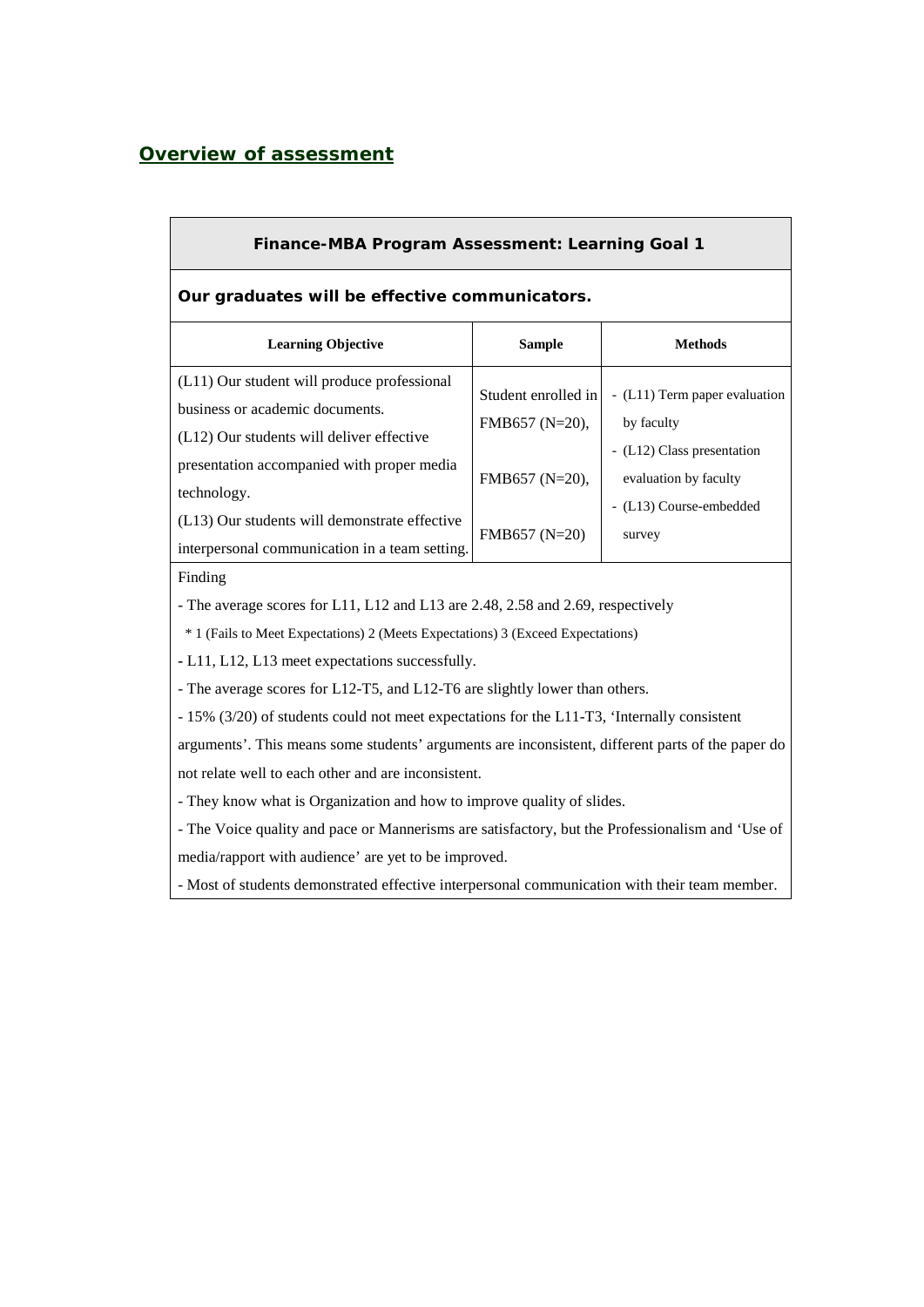### **Finance-MBA Program Assessment: Learning Goal 2**

## **Our graduates will command analytical thinking in solving complex financial decision making problems.**

| <b>Learning Objective</b>                      | <b>Sample</b>       | <b>Methods</b>                              |
|------------------------------------------------|---------------------|---------------------------------------------|
| (L21) Our student will have basic quantitative | Student enrolled in |                                             |
| skills for research.                           | FMB651 (N=15)       | - (L21) Test evaluation by<br>faculty       |
| (L22) Our students will use appropriate        |                     |                                             |
| quantitative analytical techniques to identify | $FMB651(N=15)$      | - (L22) Assignment evaluation<br>by faculty |
| problems in finance and develop a solution.    |                     |                                             |

Findings

- The average score for L21 and L22 are 2.70 and 2.61.

\* 1 (Fails to Meet Expectations) 2 (Meets Expectations) 3 (Exceed Expectations)

**-** L21 and L22 meet expectation successfully.

- Most students do well in this section.

- 13.3%(2/15) of students could not meet expectation for the L22-T2. 'Application of quantitative analytical Tools'. This means some students misuses quantitative analysis tools, concepts and techniques in their class.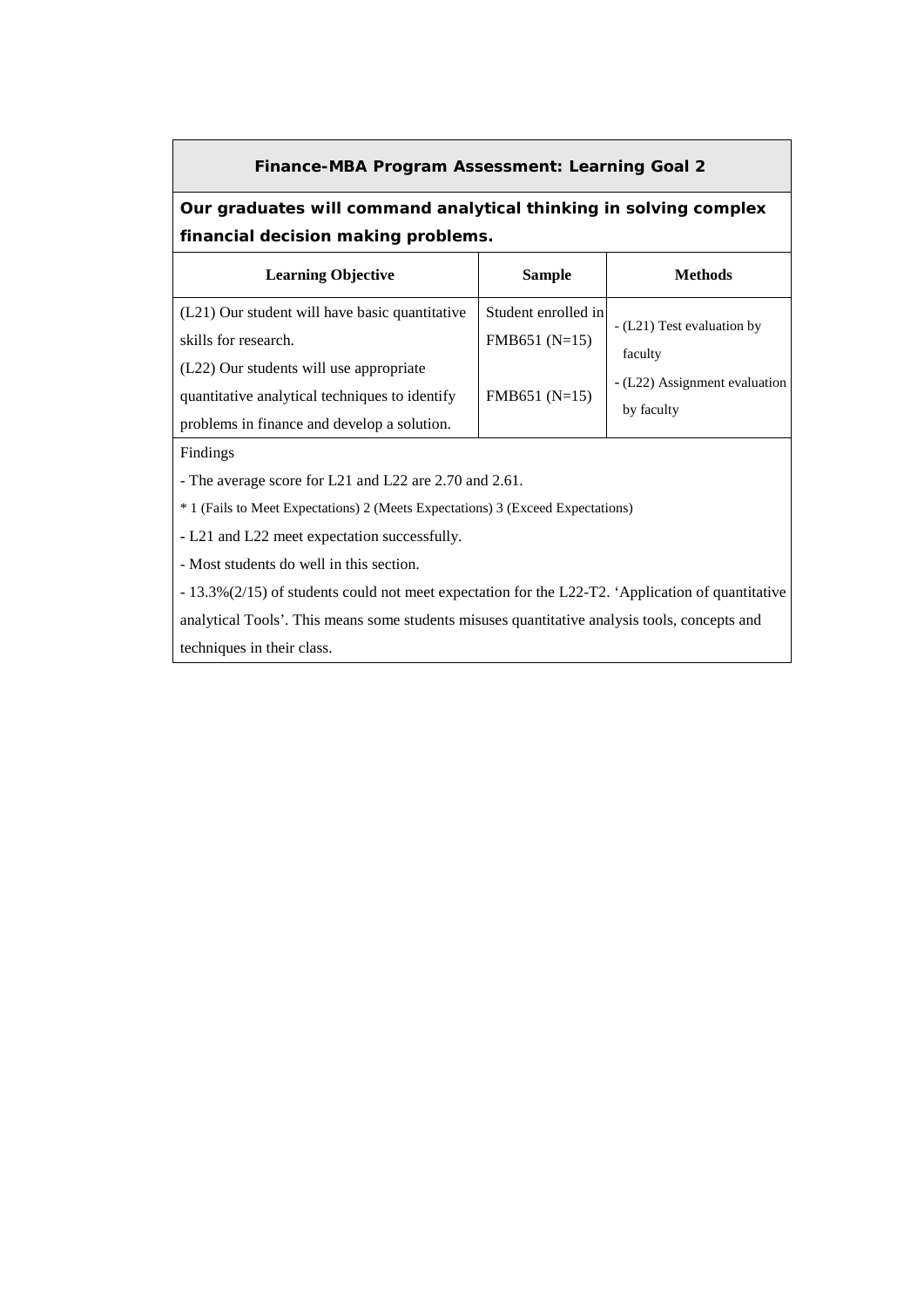#### **Finance-MBA Program Assessment: Learning Goal 3**

### **Our graduates will have a global perspective.**

| <b>Learning Objective</b>                    | <b>Sample</b>       | <b>Methods</b>             |
|----------------------------------------------|---------------------|----------------------------|
| (L31) Our student will understand global     | Student enrolled in | - (L31) Course-embedded    |
| business issues and relate current issues to | $FIN695 (N=46)$ ,   | survey                     |
| emerging business opportunities.             |                     |                            |
| (L32) Our students will have command of      |                     | - (L32) OPI, term project  |
| business English or other language of global | $FMB616(N=37)$ ,    | presentation evaluation by |
| financial markets.                           |                     | faculty                    |
| (L33) Our students will be able to network   |                     | - (L33) Course-embedded    |
| and collaborate with global finance leaders. | $FMB693 (N=18)$     | survey                     |

Finding

- The average scores for L31, L32 and L33 are 2.47, 1.95, and 2.39, respectively

\* 1 (Fails to Meet Expectations) 2 (Meets Expectations) 3 (Exceed Expectations)

**-** L31 and L33 meet expectations but L32 does not meet expectation.

- Many students go through difficulty in L32, specifically, in L32-T1 and L32-T3, 'Knowledge' and 'Communication' parts. This means many students are uncomfortable with understanding of main ideas or details and communicating with others. 24.3%(9/37) of students get 1 in 'Knowledge' and 32.4%(12/37) of students get 1 in 'Communication' section. - As the result of L3 shows, Finance MBA students could not follow FMB616 International

Financial Markets well. They feel difficulty for understanding lectures so a few of the required elements are complete and correct. Also, the communication skills and strategies are minimally evident, appropriate, or correct..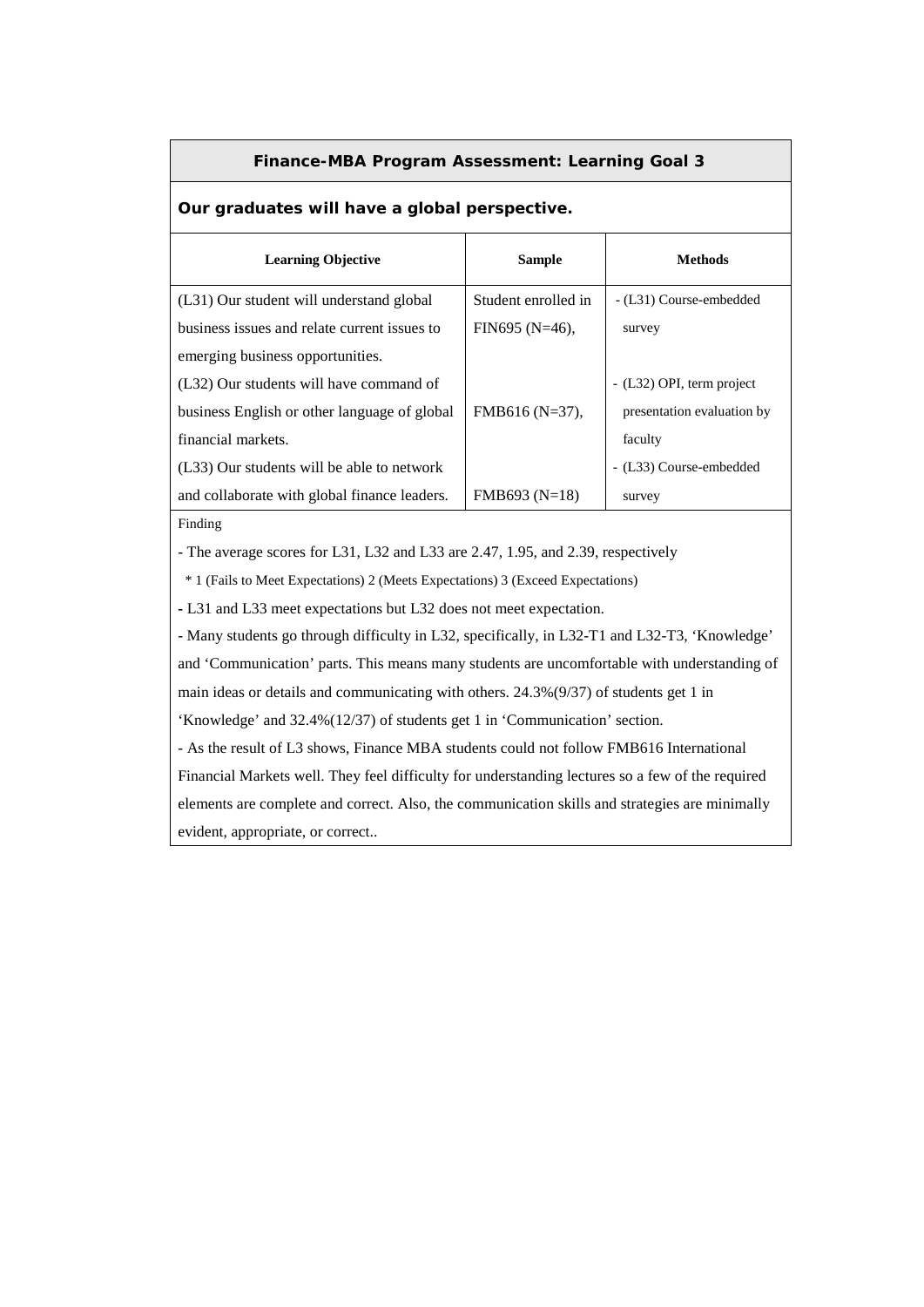### **Finance-MBA Program Assessment: Learning Goal 4**

**Our graduates will understand the gravity of ethical behavior and corporate social responsibility.**

| <b>Learning Objective</b>                                                                                                                                                                                                                                     | Sample                                                  | <b>Methods</b>                                                                                                           |
|---------------------------------------------------------------------------------------------------------------------------------------------------------------------------------------------------------------------------------------------------------------|---------------------------------------------------------|--------------------------------------------------------------------------------------------------------------------------|
| $(L41)$ Our student will identify<br>ethical issues in financial services<br>industry and be able to recognize and<br>evaluate alternative courses of action.<br>(L42) Our students will know the<br>professional code of conduct within<br>their discipline. | Student enrolled in<br>$FMB558(N=10)$<br>$FMB558(N=10)$ | (L41) Class presentation and test<br>evaluation by faculty<br>(L42) Class presentation and test<br>evaluation by faculty |

Finding

- The average scores for L41 and L42 are 1.82 and 2.45, respectively.

\* 1 (Fails to Meet Expectations) 2 (Meets Expectations) 3 (Exceed Expectations)

**-** L42 meets the expectation successfully but L41 does not meet the expectation.

- 40%(4/10) students are failed to get expected score on L41-T2, T3, T4, T5, 'Stakeholders Consideration', 'Options development', 'Options Evaluation' and 'Decision and Action'. FMBA should provide more supportive to make students recognize all stakeholders and fully explore consequences or correctly identified all of the relevant practical options and all of the related conceptual problems and issues..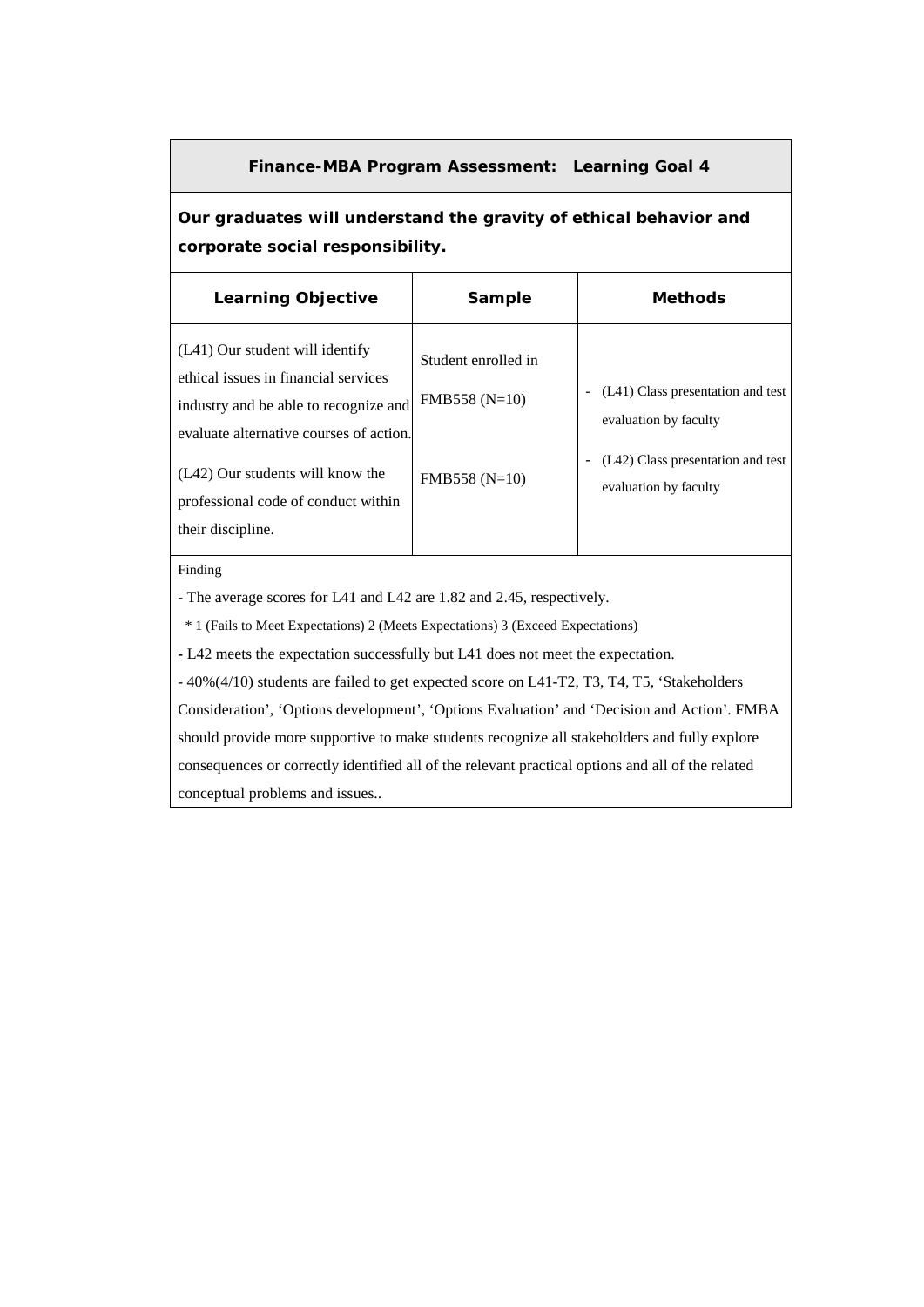# *Data Analysis and Results*

| Assessment Learning Goal L1 |             |                |           |                |                |                |                |                |                |                |                |                |                |                |              |                |                |                |
|-----------------------------|-------------|----------------|-----------|----------------|----------------|----------------|----------------|----------------|----------------|----------------|----------------|----------------|----------------|----------------|--------------|----------------|----------------|----------------|
|                             | L11(FMB657) |                |           |                |                |                | L12(FMB657)    |                |                |                |                | L13(FMB657)    |                |                |              |                |                |                |
|                             | T1          | T <sub>2</sub> | <b>T3</b> | T <sub>4</sub> | T <sub>5</sub> | T <sub>6</sub> | T <sub>7</sub> | T <sub>8</sub> | T <sub>1</sub> | T <sub>2</sub> | T <sub>3</sub> | T <sub>4</sub> | T <sub>5</sub> | T <sub>6</sub> | T1           | T <sub>2</sub> | T <sub>3</sub> | T <sub>4</sub> |
| 1                           | $\mathbf 0$ | 1              | 3         | 2              | $\mathbf 0$    | 1              |                | $\Omega$       | $\Omega$       | 0              |                | $\Omega$       | $\overline{c}$ | 3              | $\mathbf{0}$ | $\mathbf{0}$   | $\mathbf 0$    | 2              |
| $\overline{2}$              | 10          | 9              | 10        | 9              | 9              | $\overline{7}$ | 6              | 8              | 6              | 6              | 5              | 7              | 8              | $\overline{7}$ | 5            | 6              | 4              | 6              |
| 3                           | 10          | 10             | 7         | 9              | 11             | 12             | 13             | 12             | 14             | 14             | 14             | 13             | 10             | 10             | 15           | 14             | 16             | 12             |
| N                           | 20          | 20             | 20        | 20             | 20             | 20             | 20             | 20             | 20             | 20             | 20             | 20             | 20             | 20             | 20           | 20             | 20             | 20             |
| Avg                         | 2.50        | 2.45           | 2.20      | 2.35           | 2.55           | 2.55           | 2.60           | 2.60           | 2.70           | 2.70           | 2.65           | 2.65           | 2.40           | 2.35           | 2.75         | 2.70           | 2.80           | 2.50           |
| Avg_t                       | 2.48        |                |           |                |                |                |                |                |                | 2.58           |                |                |                |                | 2.69         |                |                |                |

\* Criteria: 1 (Fails to Meet Expectations) 2 (Meets Expectations) 3 (Exceeds Expectations)

\* Unit: person (point)

|                | Assessment Learning Goal L2 |                |                |                |                                                                       |             |      |                |                   |                |                |  |  |
|----------------|-----------------------------|----------------|----------------|----------------|-----------------------------------------------------------------------|-------------|------|----------------|-------------------|----------------|----------------|--|--|
|                | L21(FMB651)                 |                |                |                |                                                                       | L22(FMB651) |      |                |                   |                |                |  |  |
|                | T1                          | T <sub>2</sub> | T <sub>3</sub> | T <sub>4</sub> | T <sub>2</sub><br>T <sub>3</sub><br><b>T4</b><br>T <sub>5</sub><br>T1 |             |      |                |                   | T <sub>6</sub> | T <sub>7</sub> |  |  |
| $\mathbf{1}$   | $\Omega$                    | $\mathbf 0$    | $\mathbf 0$    | $\mathbf{0}$   | 1                                                                     | 2           | 1    | 1              | $\mathbf 0$       | $\mathbf 0$    | $\mathbf 0$    |  |  |
| $\overline{2}$ | 2                           | 4              | 10             | 2              | 7                                                                     | 2           | 7    | $\overline{4}$ | 3                 | 3              | 5              |  |  |
| $\overline{3}$ | 13                          | 11             | 5              | 13             | 7                                                                     | 11          | 7    | 10             | $12 \overline{ }$ | 12             | 10             |  |  |
| N              | 15                          | 15             | 15             | 15             | 15                                                                    | 15          | 15   | 15             | 15                | 15             | 15             |  |  |
| Avg            | 2.87                        | 2.73           | 2.33           | 2.87           | 2.40                                                                  | 2.60        | 2.40 | 2.60           | 2.80              | 2.80           | 2.67           |  |  |
| 2.70<br>Avg_t  |                             |                |                |                |                                                                       |             |      | 2.61           |                   |                |                |  |  |

\* Criteria: 1 (Fails to Meet Expectations) 2 (Meets Expectations) 3 (Exceeds Expectations)

\* Unit: person (point)